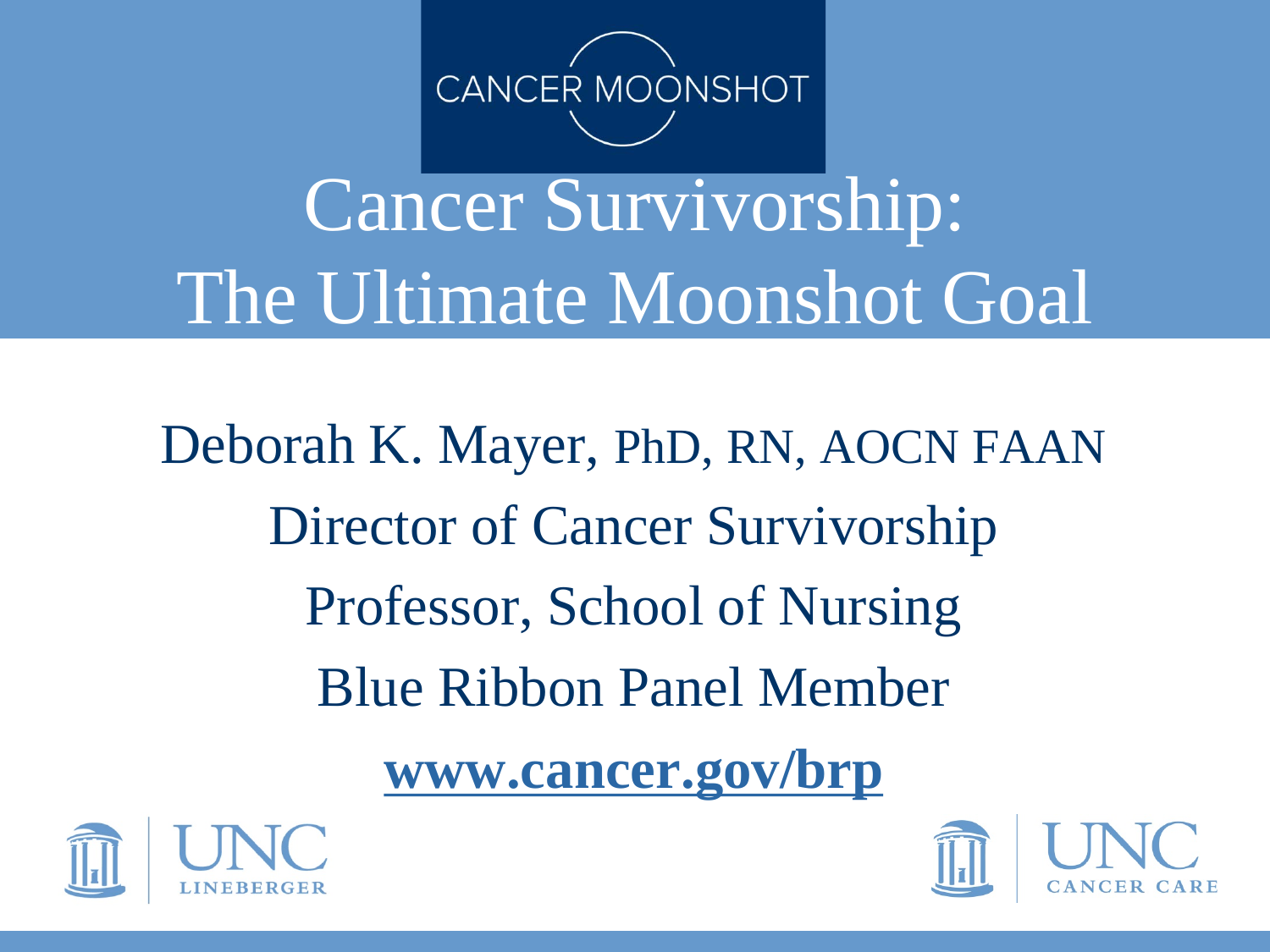## **Objectives**

- Describe the Cancer Moon Shot Purpose
- Summarize the Blue Ribbon Panel Recommendations



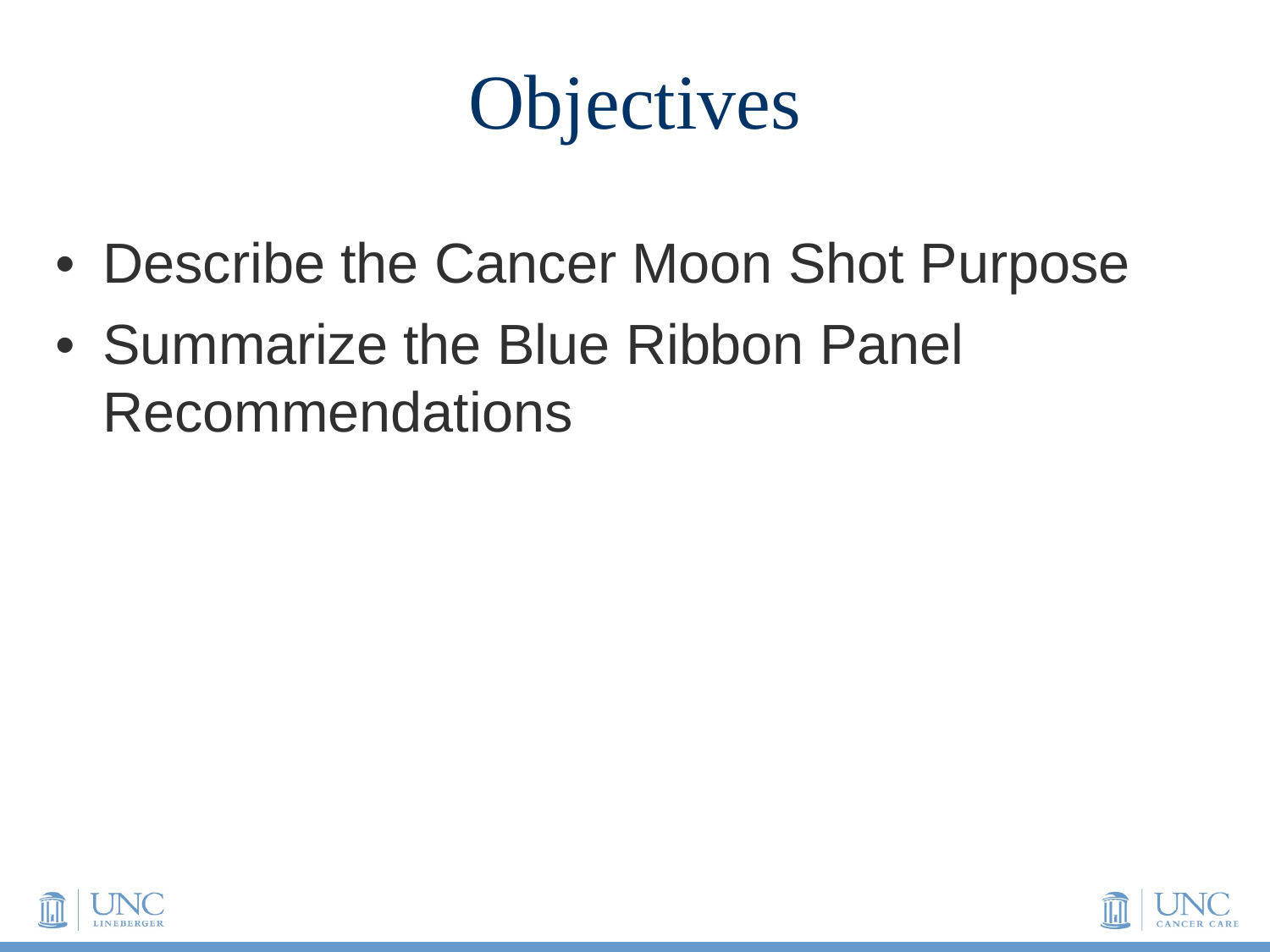### **White House Cancer Moonshot Task Force Memo 1.28.16**

- Accelerate our understanding of cancer and its prevention, early detection, treatment, and cure
- Improve patient access and care
- Support greater access to new research, data, and computational capabilities
- Encourage development of cancer treatments
- Identify and address any unnecessary regulatory barriers and consider ways to expedite administrative reforms
- Ensure optimal investment of federal resources
- Identify opportunities to develop public–private partnerships



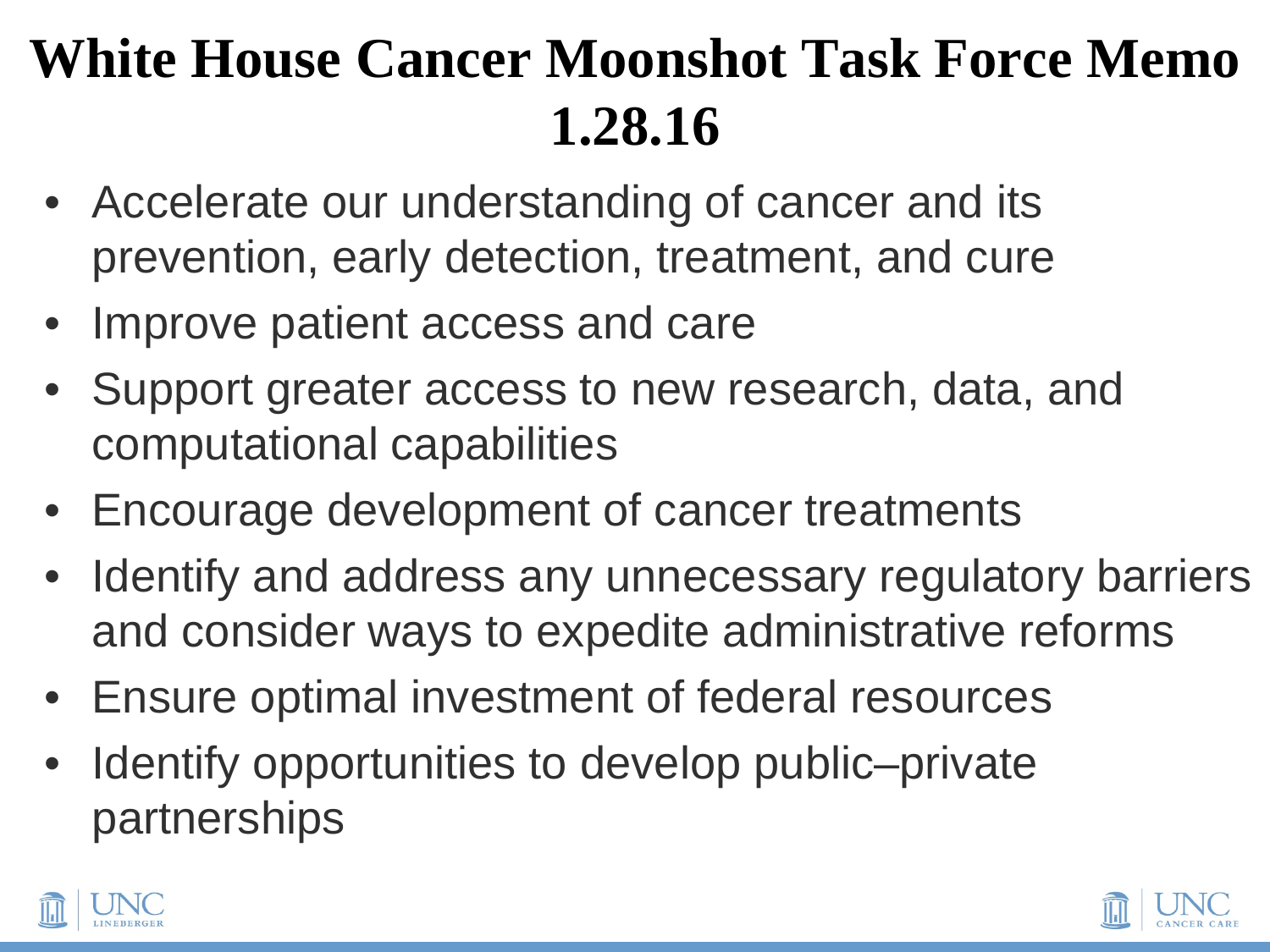

## White House Cancer Moonshot Task Force

- Chaired by VP Biden
- **Executive Director Greg Simon**
- The task force consists of the heads of the 18 executive branch departments, agencies, and offices listed below:
	- o Department of Commerce
	- o Department of Defense
	- o Department of Energy
	- o **Department of Health and Human Service**
	- o Department of Veterans Affairs
	- o Office of Management and Budget
	- o Office of Science and Technology Policy
	- o Domestic Policy Council
	- o National Economic Council
	- o Food and Drug Administration
	- o National Cancer Institute
	- o National Institutes of Health
	- o National Science Foundation
	- o Others as the President may designate





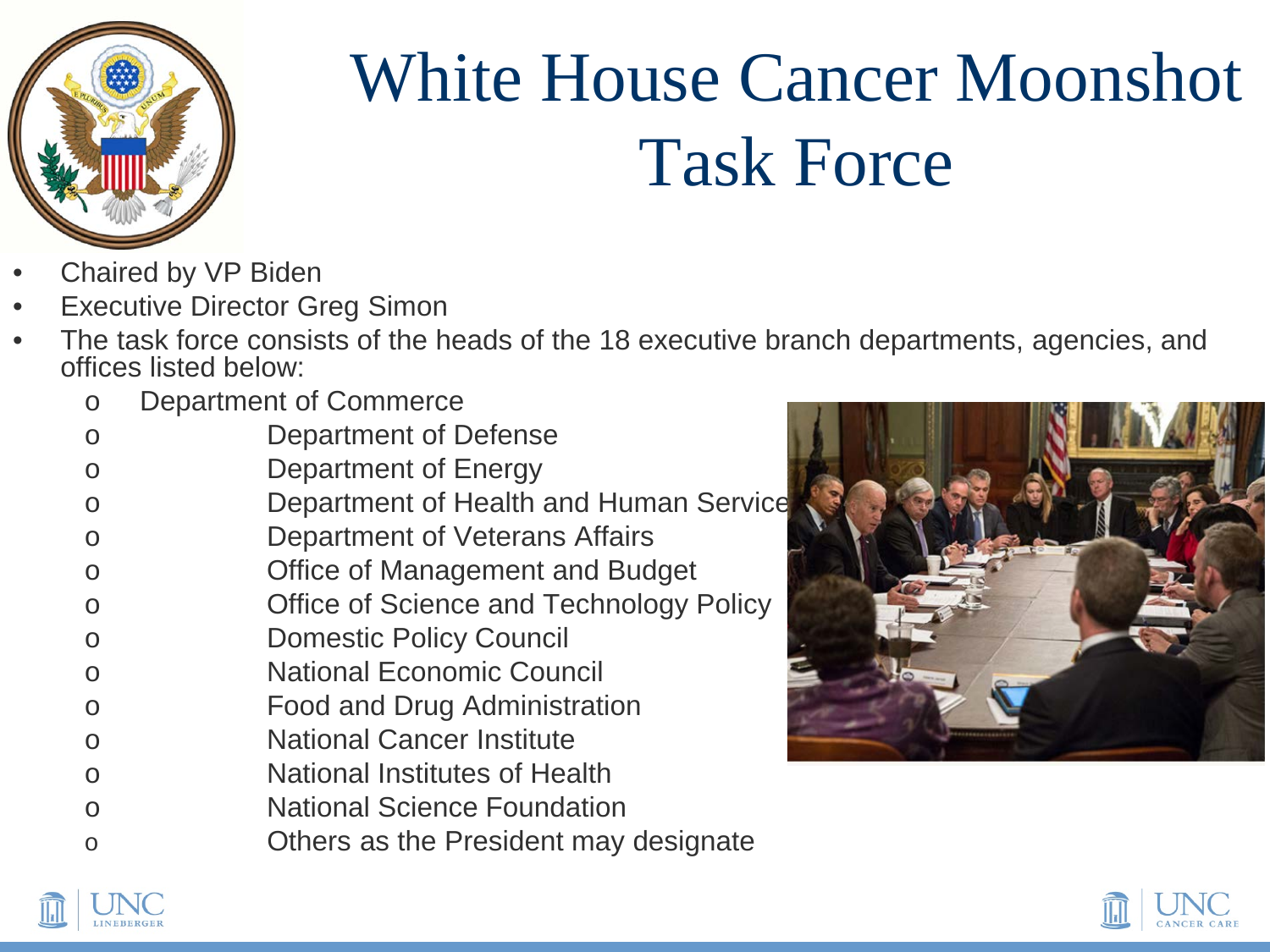

*I plan to do two things: increase resources-both private and public-to fight cancer, and break down silos and bring all the cancer fighters together, share information and end cancer as we know it.*

*Vice President Joe Biden 2/16*

### **Blue Ribbon Panel Report**

*This report describes a set of consequential recommendations for accelerating cancer research to achieve the ambitious goal of making a decade's worth of cancer research progress in five years and to bring the most promising science and clinical developments to cancer patients in the near term.* 



See [www.cancer.gov/brp](http://www.cancer.gov/brp) for full report

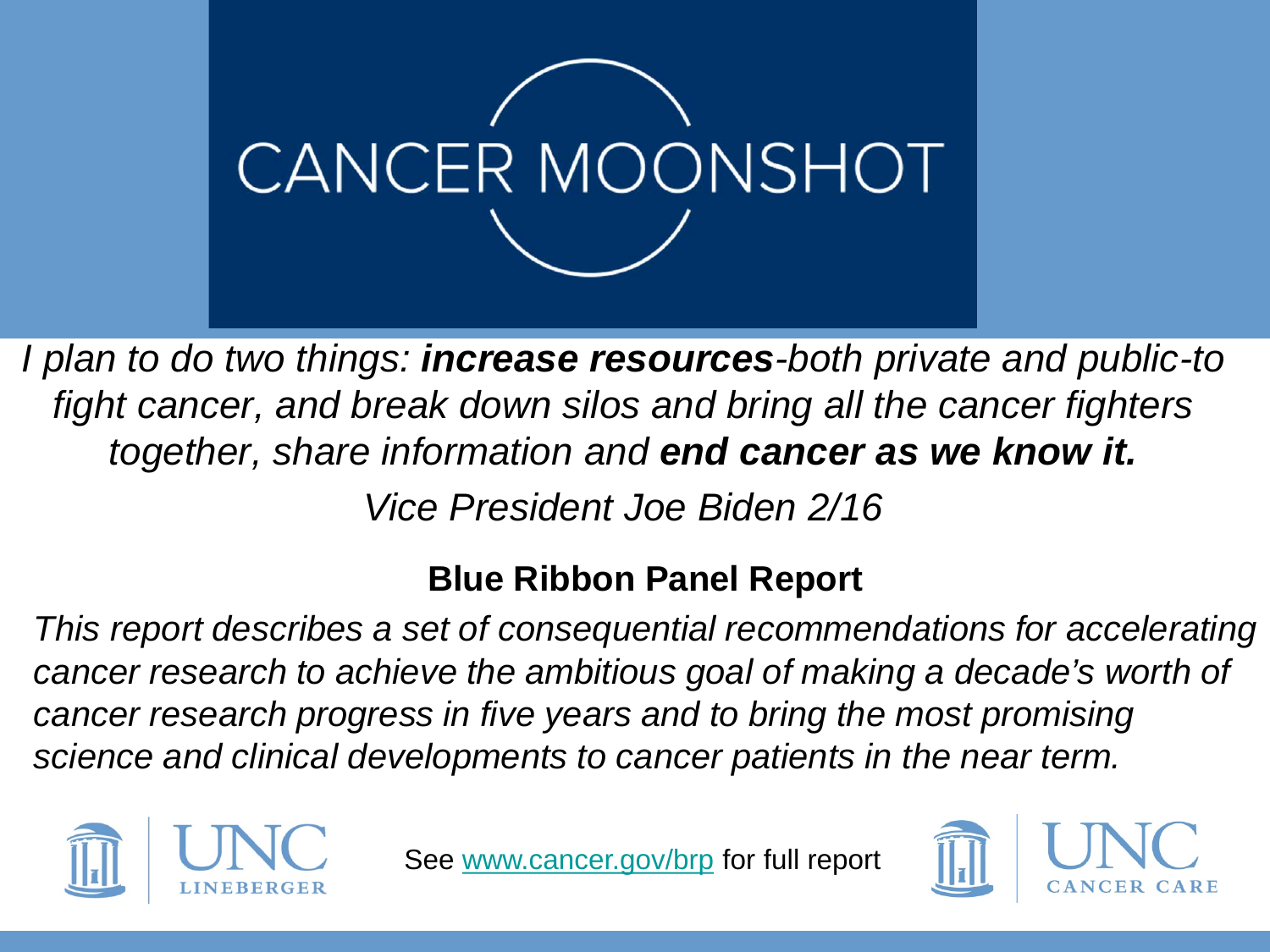# **Structure & Process for Obtaining Input**





- Tumor Evolution and Progression
- Cancer Immunology and Prevention
- Enhanced Data Sharing
- Precision Prevention and Early Detection
- Clinical Trials
- **Implementation Science**
- Pediatric Cancers

**Cancer Moonshot Federal Task Force**

**Vice President's Office President's Report by end of December** 



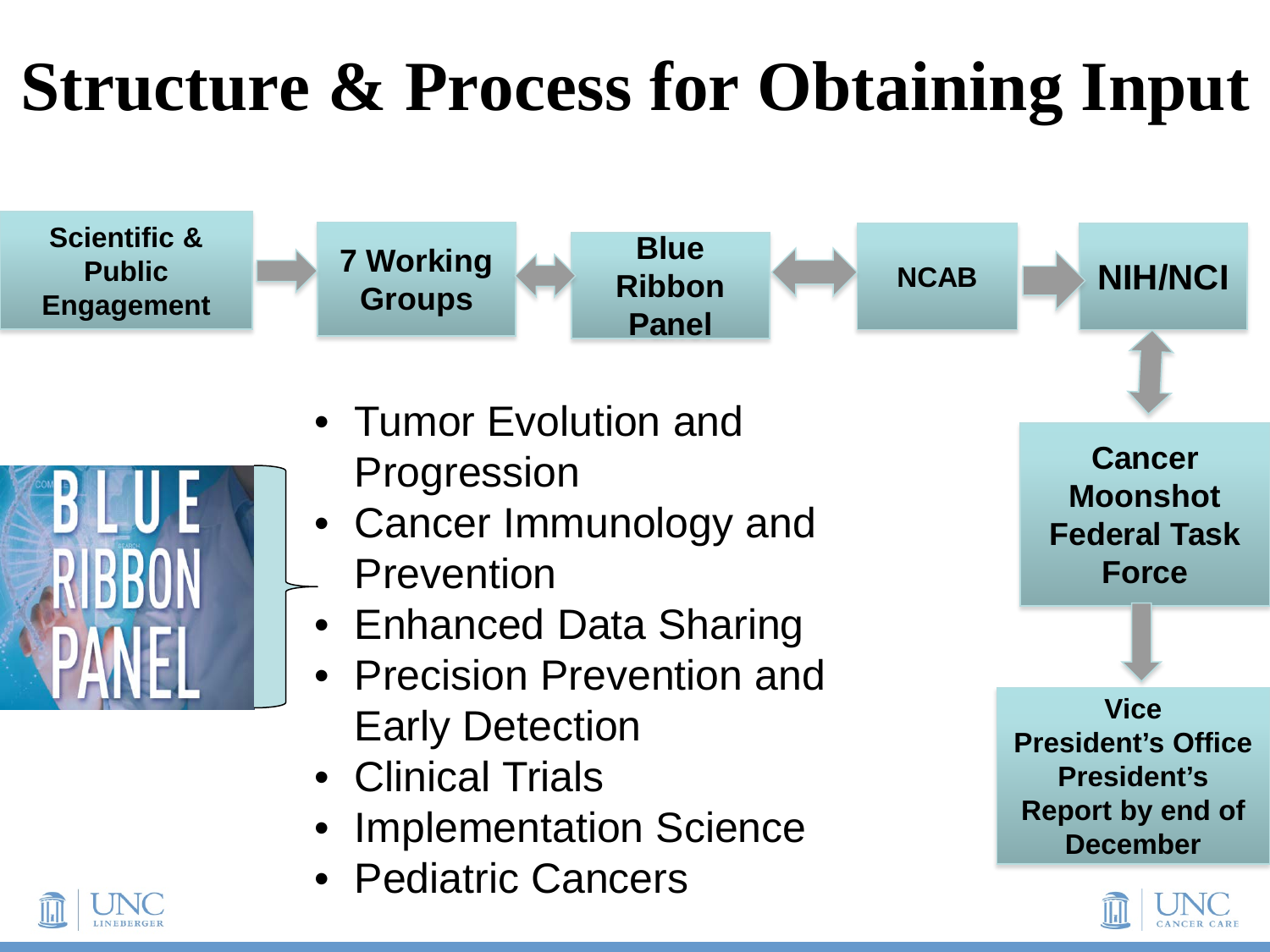### **Blue Ribbon Panel Working Groups**

- **Each Working Group had 12-15 members.**
- **In total almost 150 individuals were engaged in the Working Groups, including academic researchers, clinicians, industry representatives and advocates.**
- **Charge was to generate 2-3 recommendations of major scientific opportunities that are** *poised for acceleration***.**
- **The Working Groups met almost weekly to discuss and formulate their recommendations**



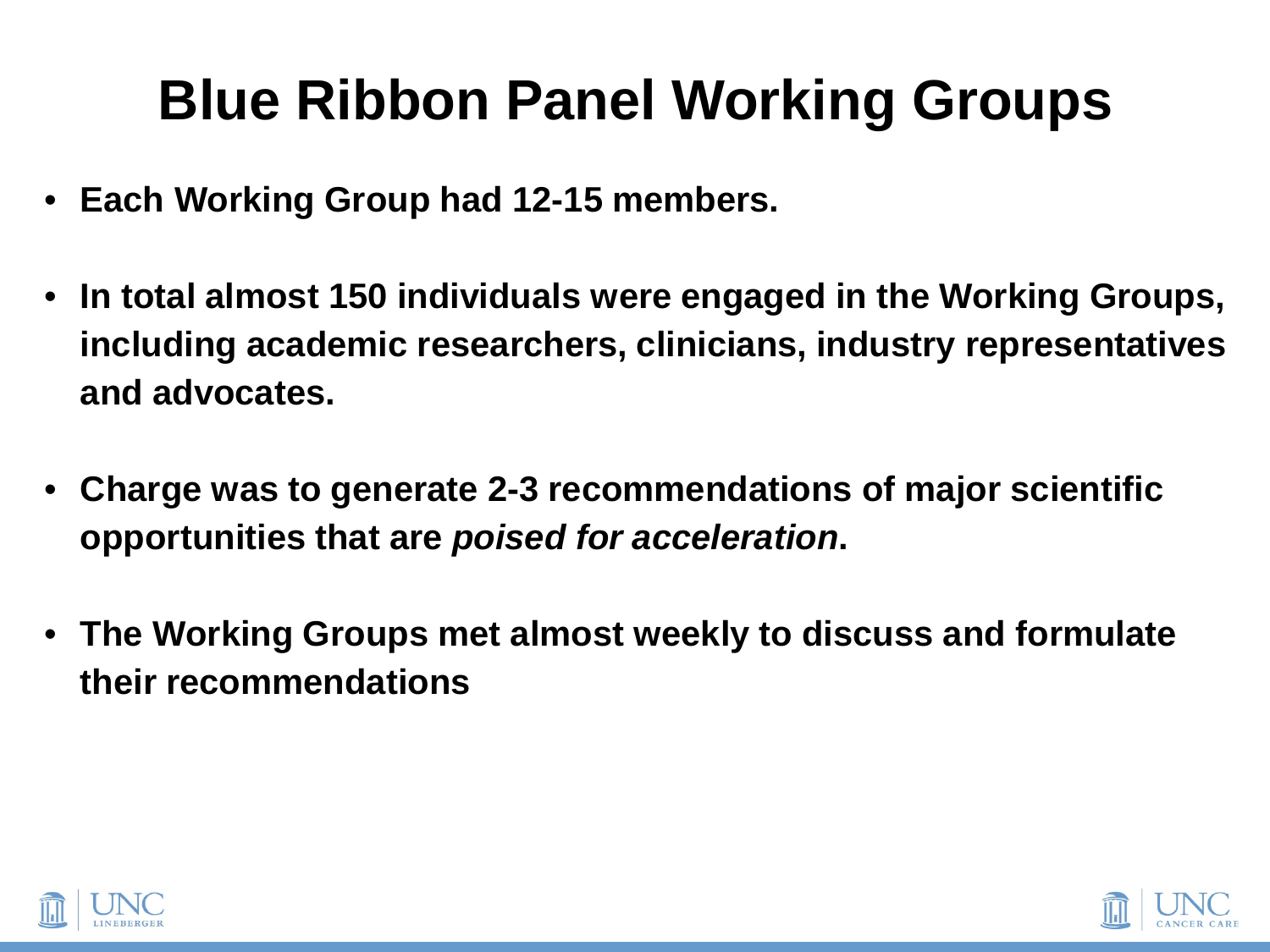# Summary of the Recommendations

### **A. Network for direct patient engagement.**

• Enlist patients in federated network that includes patient tumor profiling data and "pre-registers" patients for clinical trials.

#### **B. Cancer immunotherapy network.**

• Organize networks to discover and evaluate novel immune-based approaches for pediatric and adult cancers, and eventually develop vaccines.

### **C. Therapeutic target identification to overcome drug resistance.**

- Launch interdisciplinary studies to delineate mechanisms that lead cancer cells to become resistant to previously effective treatments.
- **D. Creation of a national cancer data ecosystem.**
	- Create an ecosystem to collect, share, and interconnect datasets.



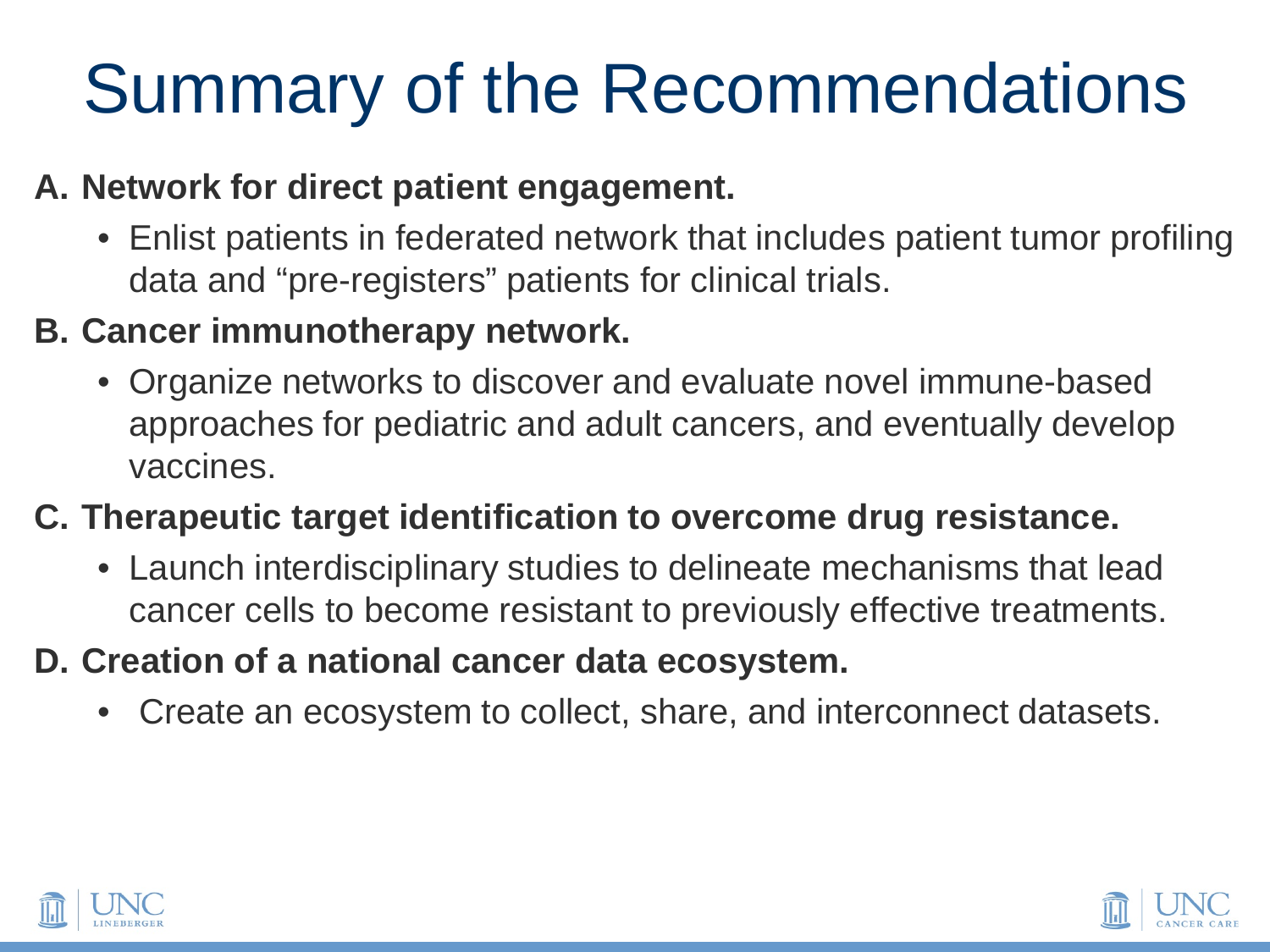## Summary of the Recommendations

### **E. Fusion oncoproteins in pediatric cancer**.

• Improve understanding of the abnormal fusion proteins that result from chromosomal translocations and drive many pediatric cancers.

### **F. Symptom management research.**

• Support research to accelerate development of guidelines for management of patient-reported symptoms to improve quality of life and adherence to treatment regimens.

### **G. Precision prevention and early detection.**

• Implementation of evidence-based approaches. Conduct implementation science research to encourage broader adoption of HPV vaccination, colorectal cancer screening, and tobacco cessation.



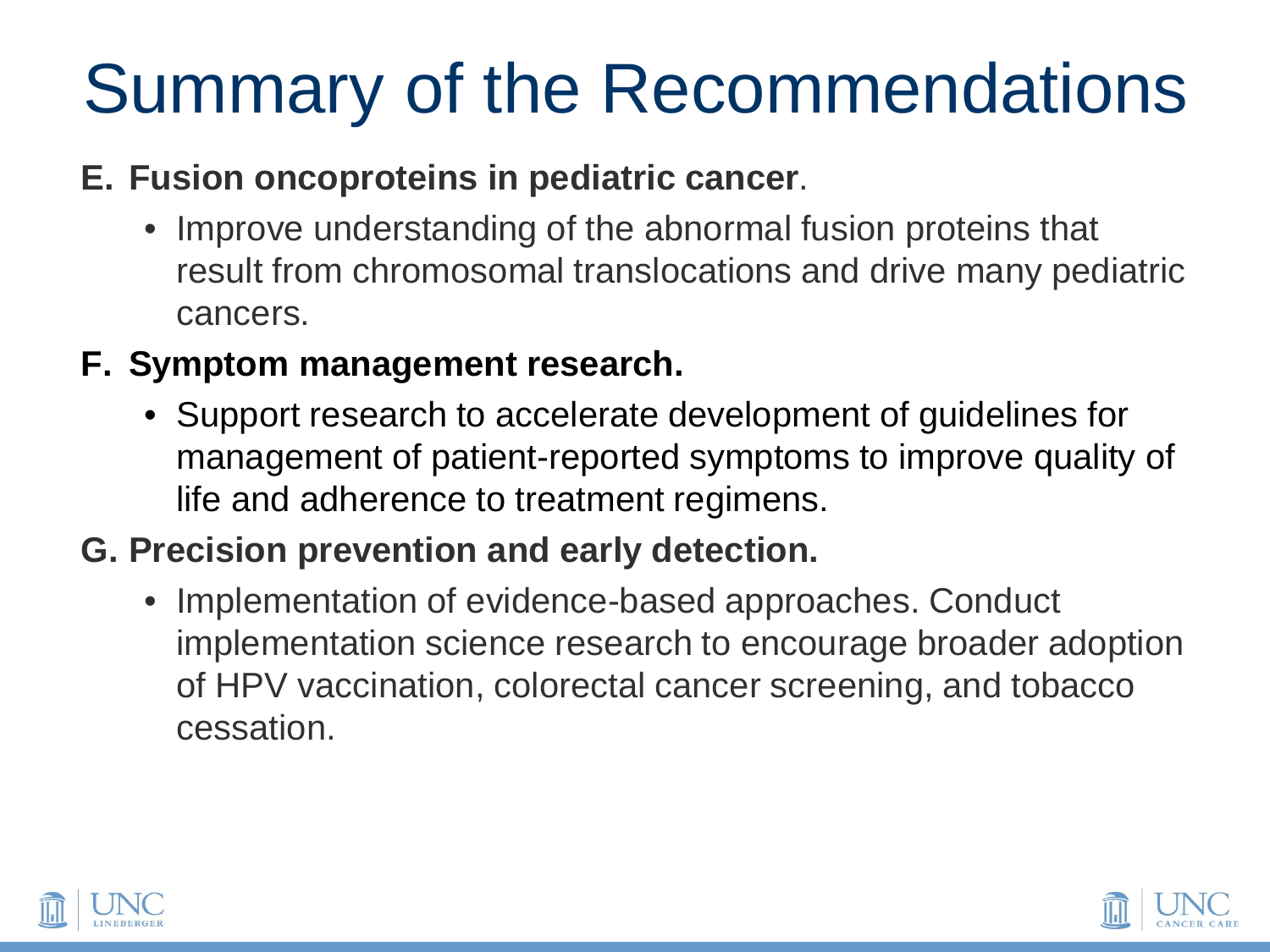# Summary of the Recommendations

- **H. Retrospective analysis of biospecimens from patients treated with standard of care.**
	- Analyze biopsies to learn which features predict outcome to better plan treatment for future patients.

### **I. Creation of human tumor atlas.**

• Catalog the evolution of genetic lesions and cellular interactions in tumor/immune/other cells in tumor microenvironment from the earliest detected lesions to metastasis

### **J. Development of new enabling technologies.**

• Support development of technologies to accelerate testing of therapies and tumor characterization.



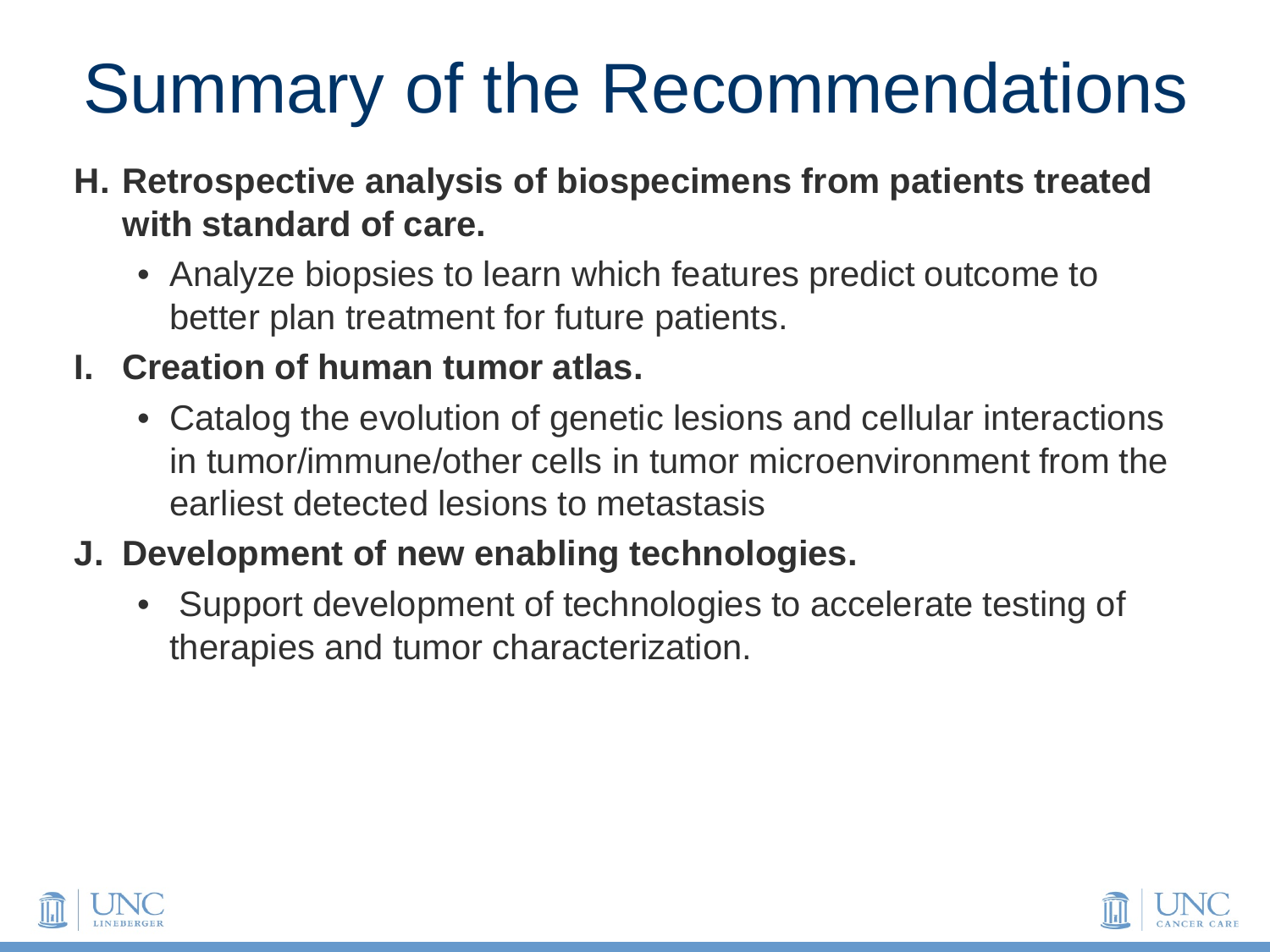## Summary of the Demonstration Projects

### **Prevention: Lynch Syndrome**

- A national effort to systematically screen all CRC and endometrial cancer patients for Lynch syndrome (LS)
- First degree relatives of patients with LS would be given the option to be screened and provided with genetic counseling

### **Therapy: Pediatric Cancer Immunotherapy Network**

- A national pediatric immunotherapy clinical trials network to facilitate the testing of new immunotherapy approaches in childhood cancer
- Establish a robust research pipeline to advance pediatric immunotherapy

### **Emergent Technologies: Tumor Pharmacotyping**

• Develop intra- and extra-tumoral technologies for determining the most effective therapeutic agents for individual patients



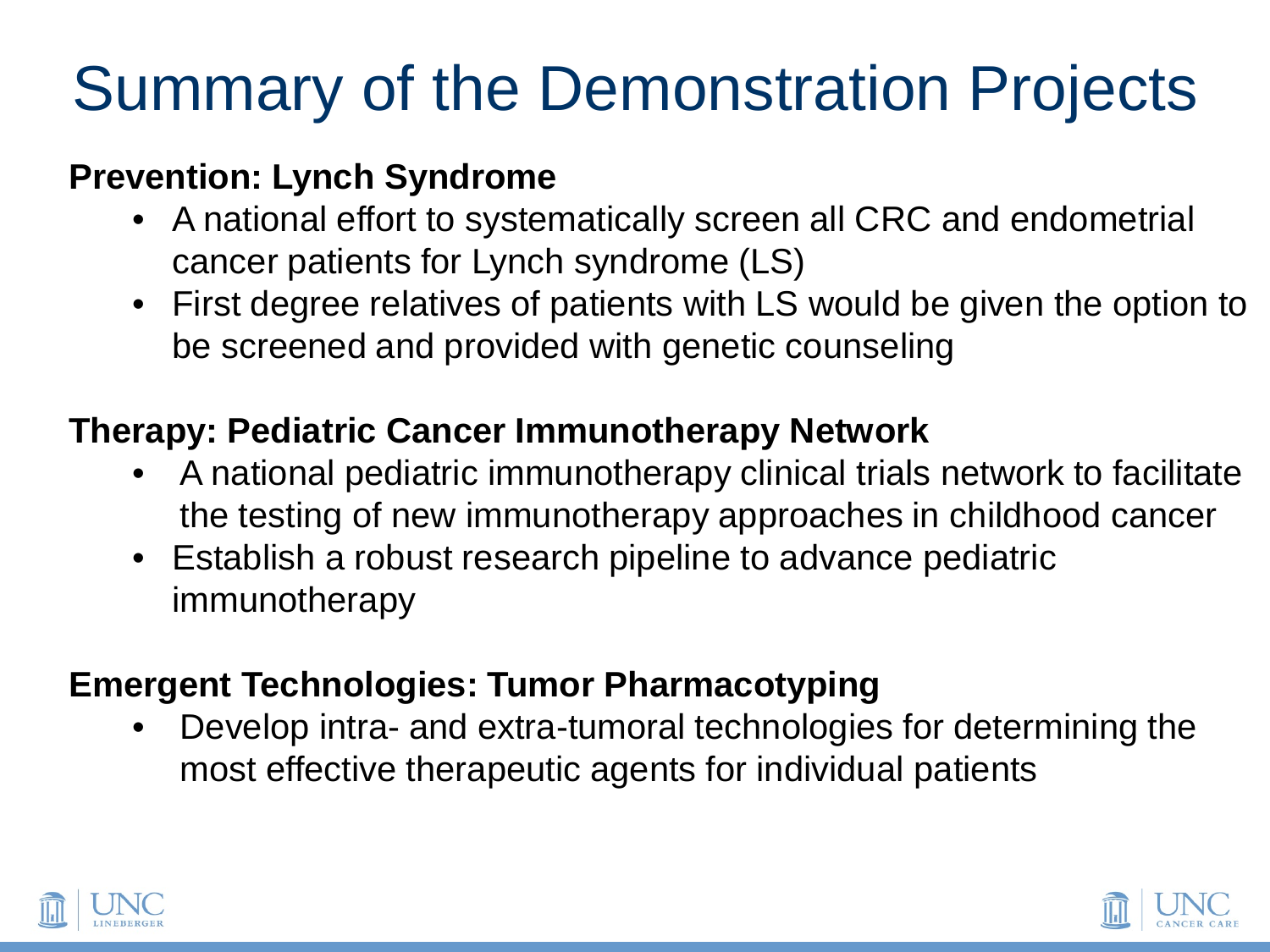# **Cross-Cutting Themes**

- **National network of patient biological and clinical data**
- **Prevention**
- **Health disparities research**
- **Development of biomarkers, technology and preclinical models**
- **Data sharing, analytics and predictive computational modeling**
- **Collaboration; public-private partnerships**



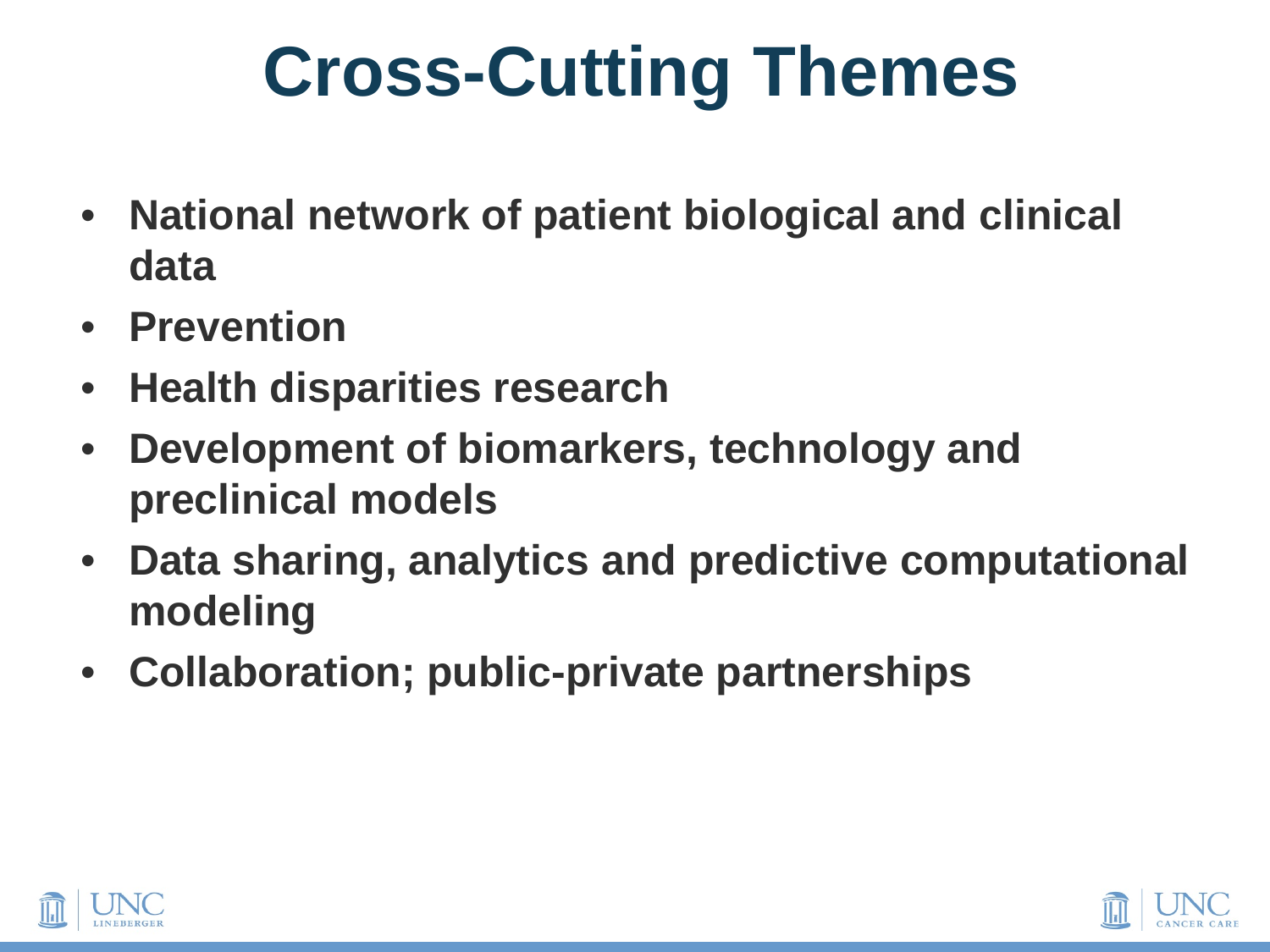### **BRP Policy Issues for Task Force**

- **Medical Coverage and Reimbursement**
- **Research Participants as Partners: Enhance Patient Engagement**
- **Delivery of Cancer Care in the Community**
- **Improve the Clinical Trials System**
- **Improve the Outcome for Children with Cancer**
- **Transform Federal Research Funding and Processes to Accelerate Progress**
- **Data Sharing**
- **Data Sharing Incentives for Insurers, Industry, Academia**



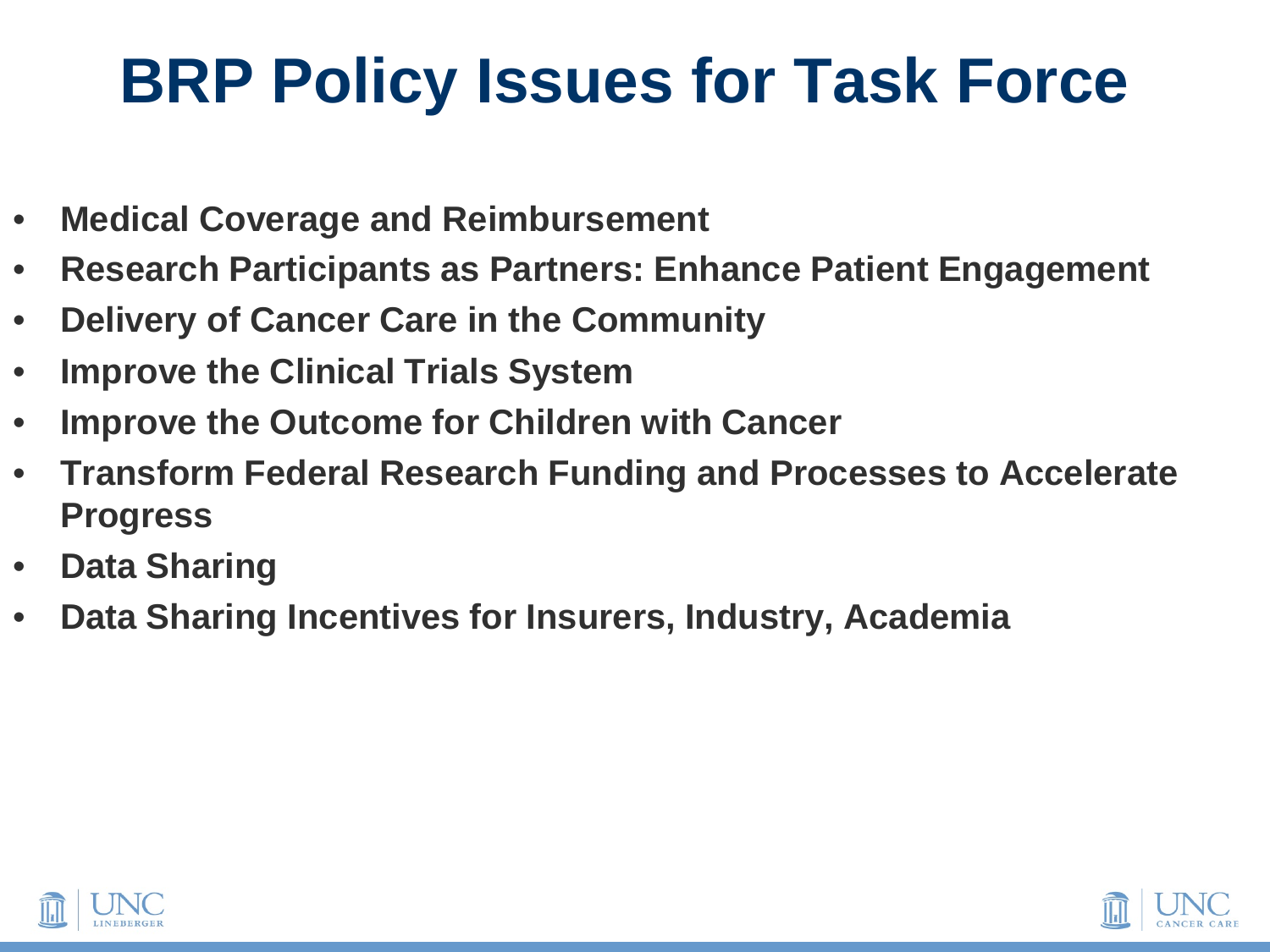## **Scientific and Community Outreach Activities**

**Goal:**

- **Provide opportunities for the public and experts ways to submit ideas**
- **Increase the public's participation in the Cancer Moonshot**
- **Approaches:**
	- **Online public idea repository – over 1600 ideas submitted**
	- **One-on-one public input: email**
	- **BRP Listening sessions**
	- **Professional conferences**

**Response:**

- **Over 1600 ideas received. All were ambitious and sincere.**
- **Invest in "on the cusp" breakthroughs.**
- **Share cancer research results broadly**
- **Make it easier to find and enroll in cancer clinical trials.**
- **Focus on survivors.**
- **Build on what works.**



<https://cancerresearchideas.cancer.gov/#CancerResearchIdeasArchive>

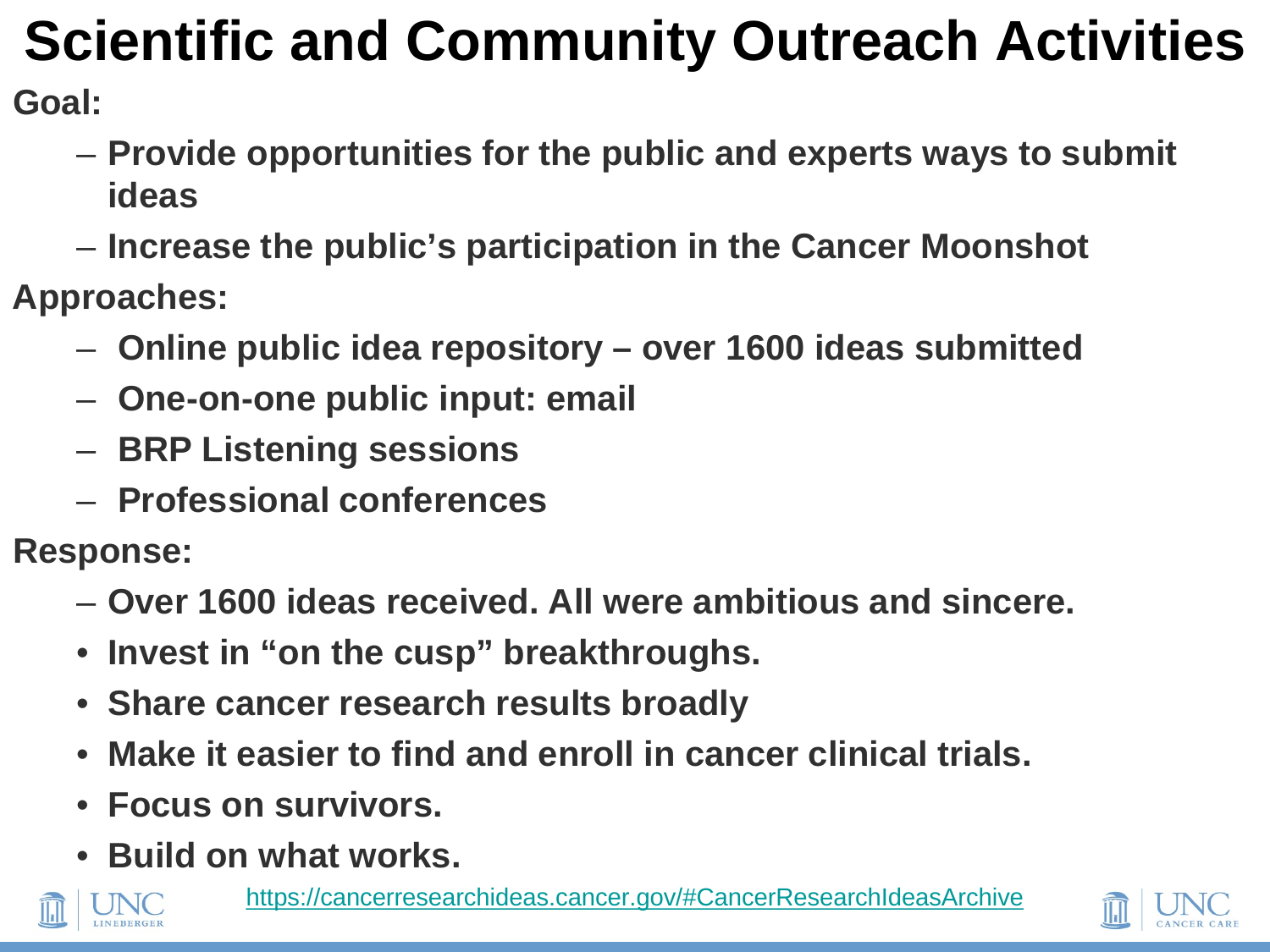

Graphical recording created at the Cancer Moonshot Summit on June 29, 2016. (Credit: StephScribes/White House Cancer Moonshot Task Force.)

On June 29, 2016, the Vice President convened nearly 400 cancer researchers, oncologists, nurses, patients, advocates and others at Howard University in Washington, D.C. Over 7,000 more came together at hospitals, community care centers, businesses, and in family rooms at more than 170 local summits across all 50 states, Puerto Rico, Guam, and Washington, D.C.



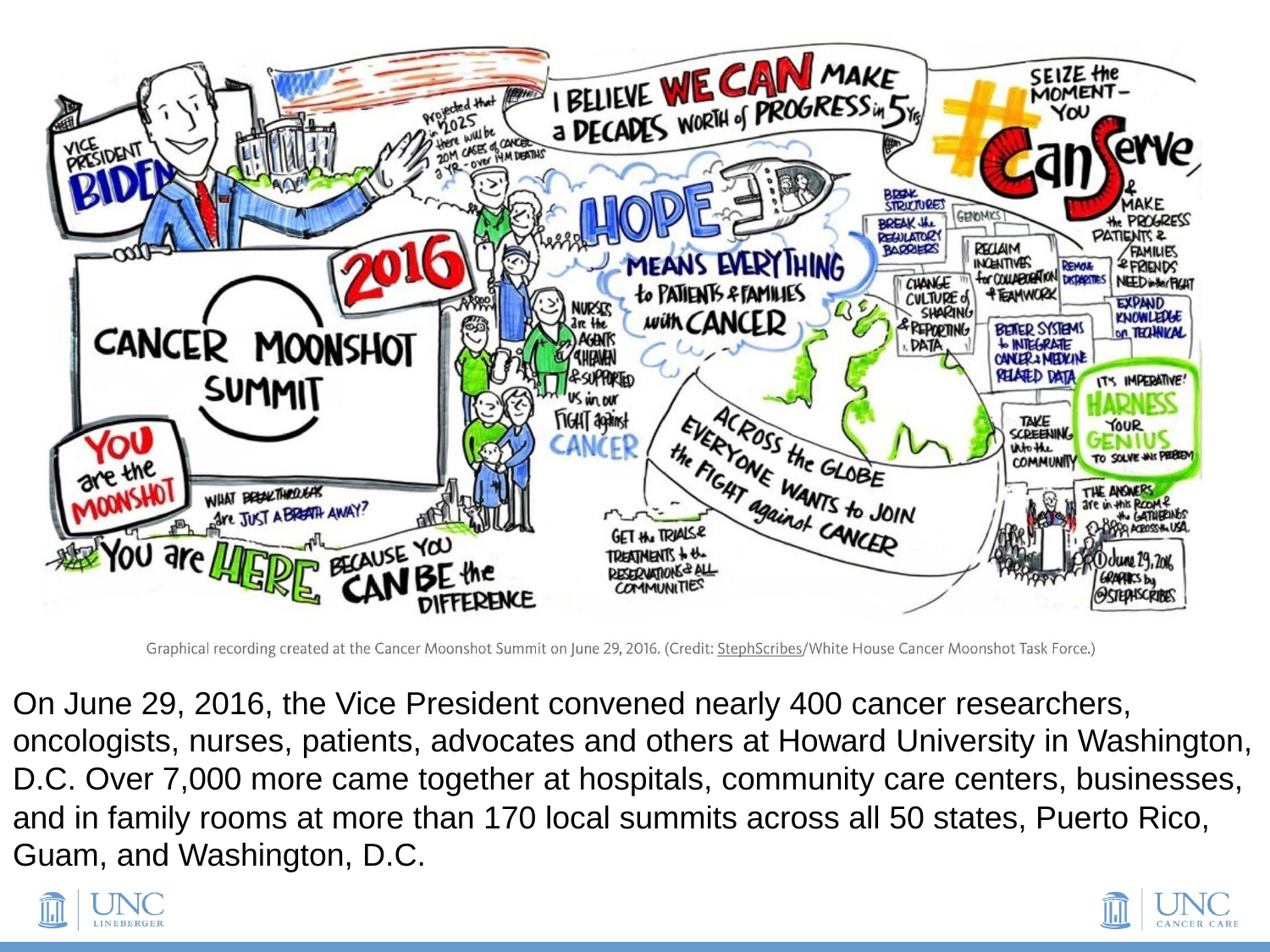### **Timeline:** Fall Announcements  $\rightarrow$  Spring  $Reviews \rightarrow Summer$  Funding

*The Cancer Moonshot has brought the entire cancer community, industry, and patients and*  families together in a way that we haven't seen *before. We are proud of the work generated by the BRP and its working groups and look forward to seeing these exciting and powerful recommendations implemented and putting our work in action.*



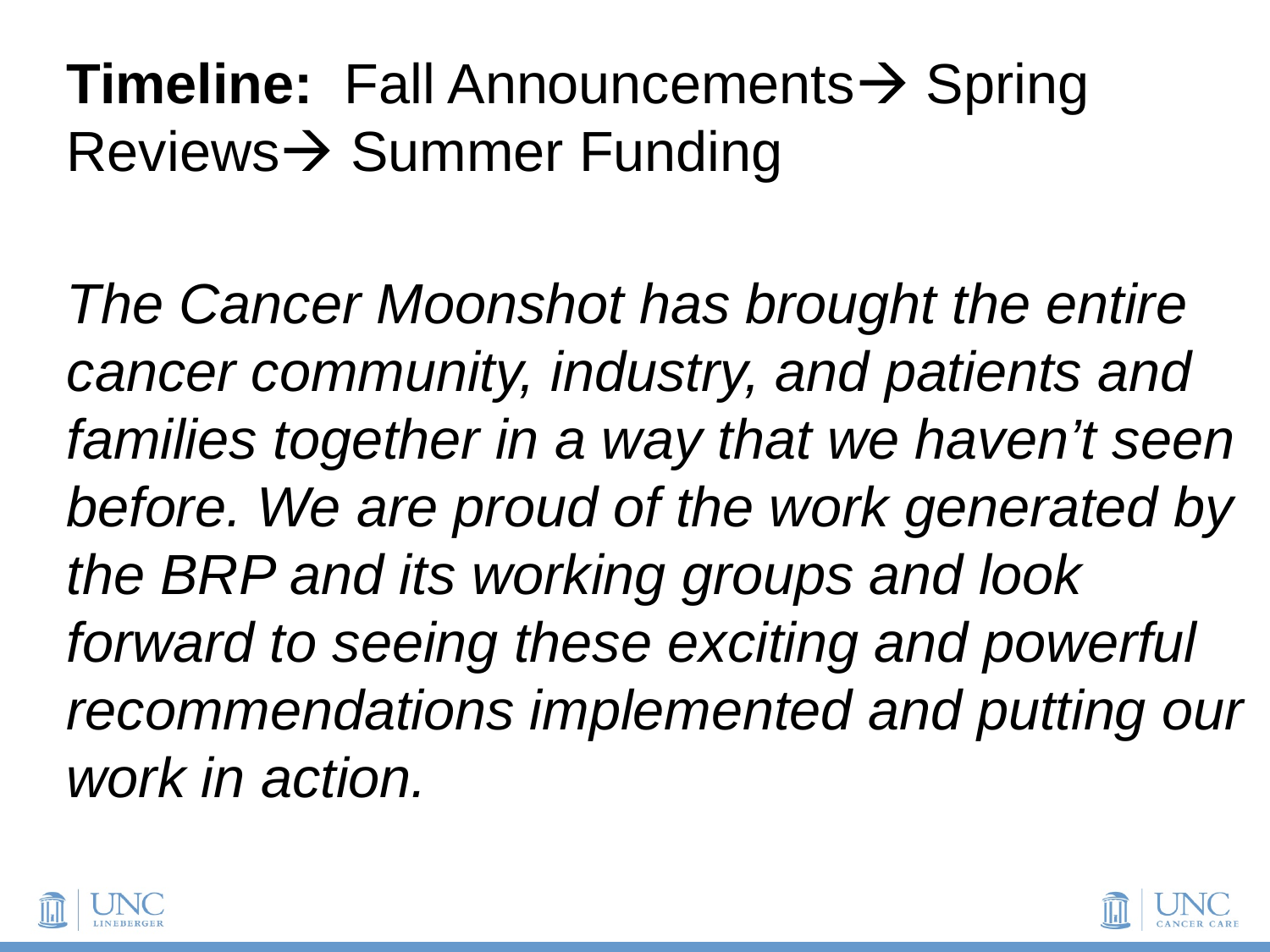# Cancer Moonshot Task Force Report 10/17/19

Strategic Goals:

- 1. Catalyze New Scientific Breakthroughs
- 2. Unleash the Power of Data
- 3. Accelerate Bringing New Therapies to Patients
- 4. Strengthen Prevention and Diagnosis
- 5. Improve Patient Access and Care

https://www.whitehouse.gov/sites/default/files/docs/final\_cancer\_moonshot\_task\_force\_report\_1.pdf



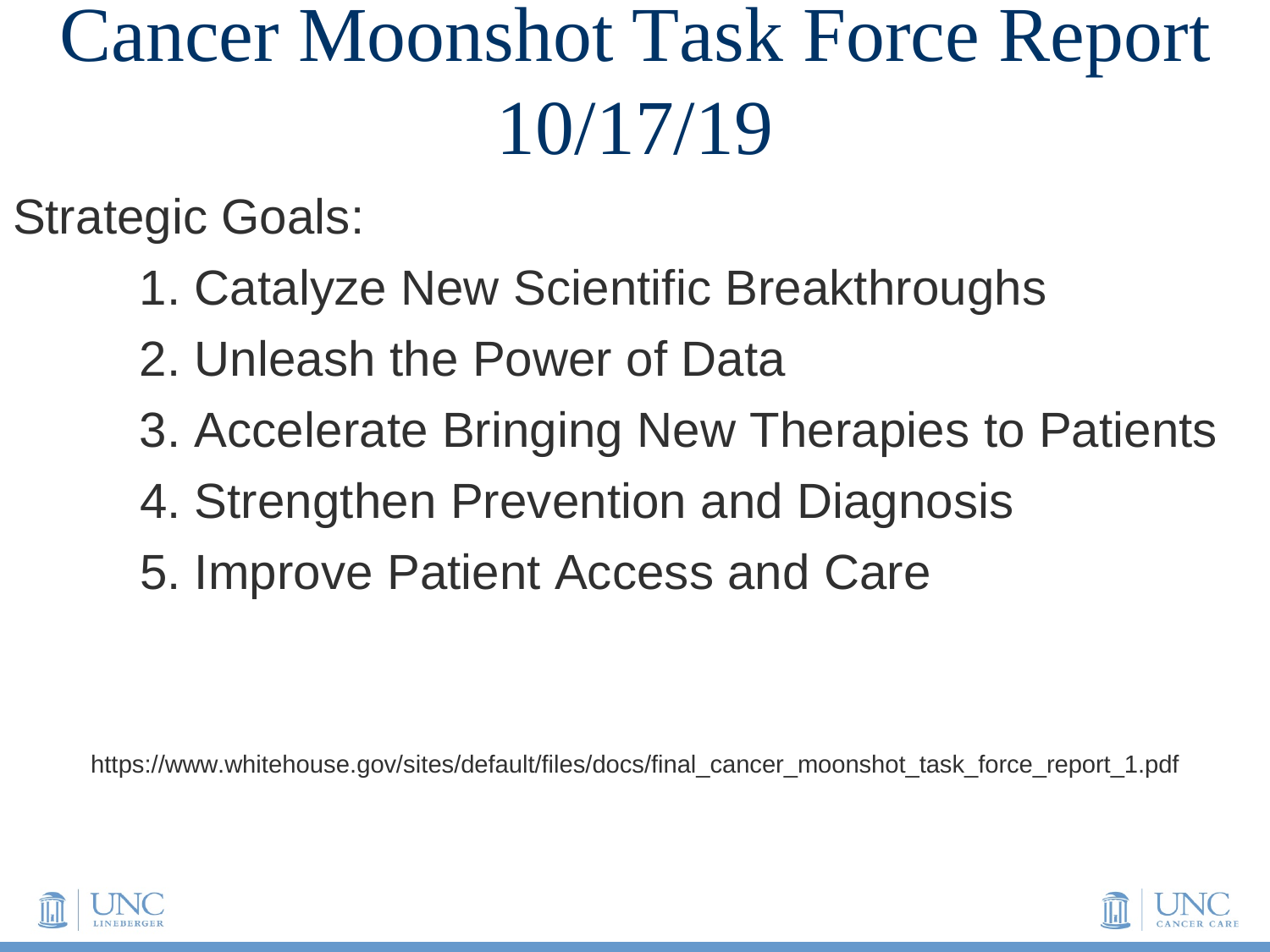Released 10/17/16 **Federal Agencies**

- *Crowdsourcing Intellectual Property Data to Guide Cancer Investments* (U.S. Patent and Trademark Office)
- *Harnessing the Power of Artificial Intelligence to Improve Cancer and Disease Diagnosis* (DoD)
- *Improving Cancer Survivorship through Art (NEA)*
- *Partnership to Avoid Carcinogenic Risks by Reducing Radon Exposure* (EPA)
- *Preclinical Research Partnership to Evaluate the Potential of Particle Beam Radiotherapy* (NASA/NCI)
- *Promoting Human Papillomavirus (HPV) Vaccination as Cancer Prevention* (CDC/ACS)
- *Strengthening and Clarifying the Requirements for Public Availability of Clinical Trial Information (HHS/FDA)*
- *The Department of Defense Launching Groundbreaking Longitudinal Study to Revolutionize Precision Oncology (DoD)*



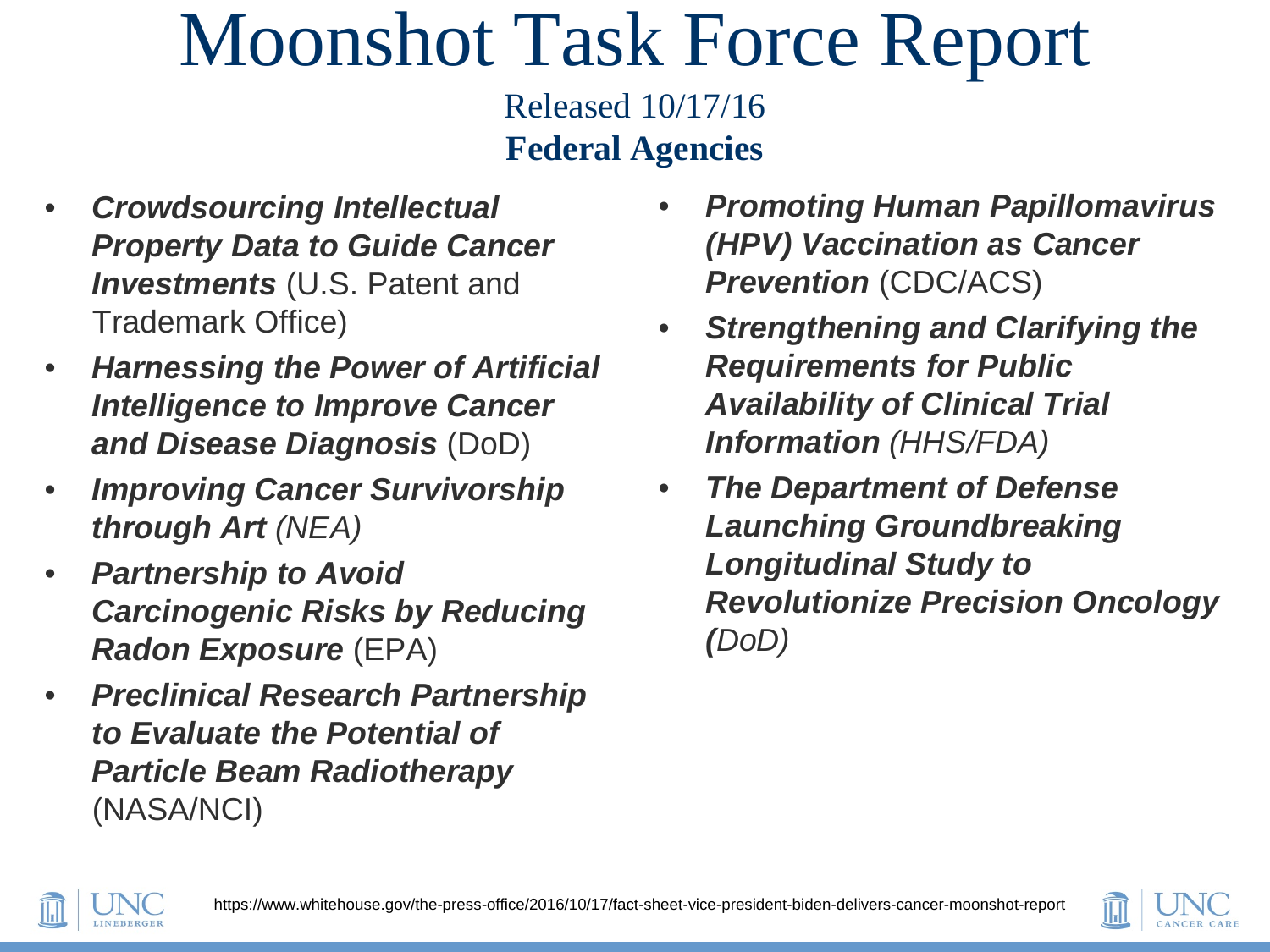Released 10/17/16

#### **Private Sector**

- *Atlanta's Global Center for Medical Innovation and T3 Labs*  (diagnostics)
- *Blood Profiling Atlas Pilot* (open database of liquid biopsies)
- *Bristol-Myers Squibb Foundation (\$25M/2 years to alleviate inequities)*
- *Cancer 101* (Prescription to Learn<sup>®</sup> (P2L) to empower, inform and engage 100,000 pts/caregivers)
- *Cancer Support Community* (Host conference with others 1 year later to measure Moonshot progress)
- *CAVATICA & Seven Bridges*  (interoperable data analysis platform for pediatric diseases)
- *Colon Cancer Prevention in the Neighborhood* (Medstar Washing Hospital to deliver education, risk assessments and screening for AA in Ward 5 over next year)
- *Contribute & Change (C2) Cancer Commons (building biomedical data commons for systems to connect and share cancer data)*
- *CosmosID, Inc. and the Immuno-***Microbiome** (access to automated bioinformatics platform for 5 microbiome studies)
- *Deloitte* (launching the Cancer XPRIZE for early detection)
- *Demonstrating the Quality Assurance of Oncology Nurse*  **Navigation** (HCA and AONN)



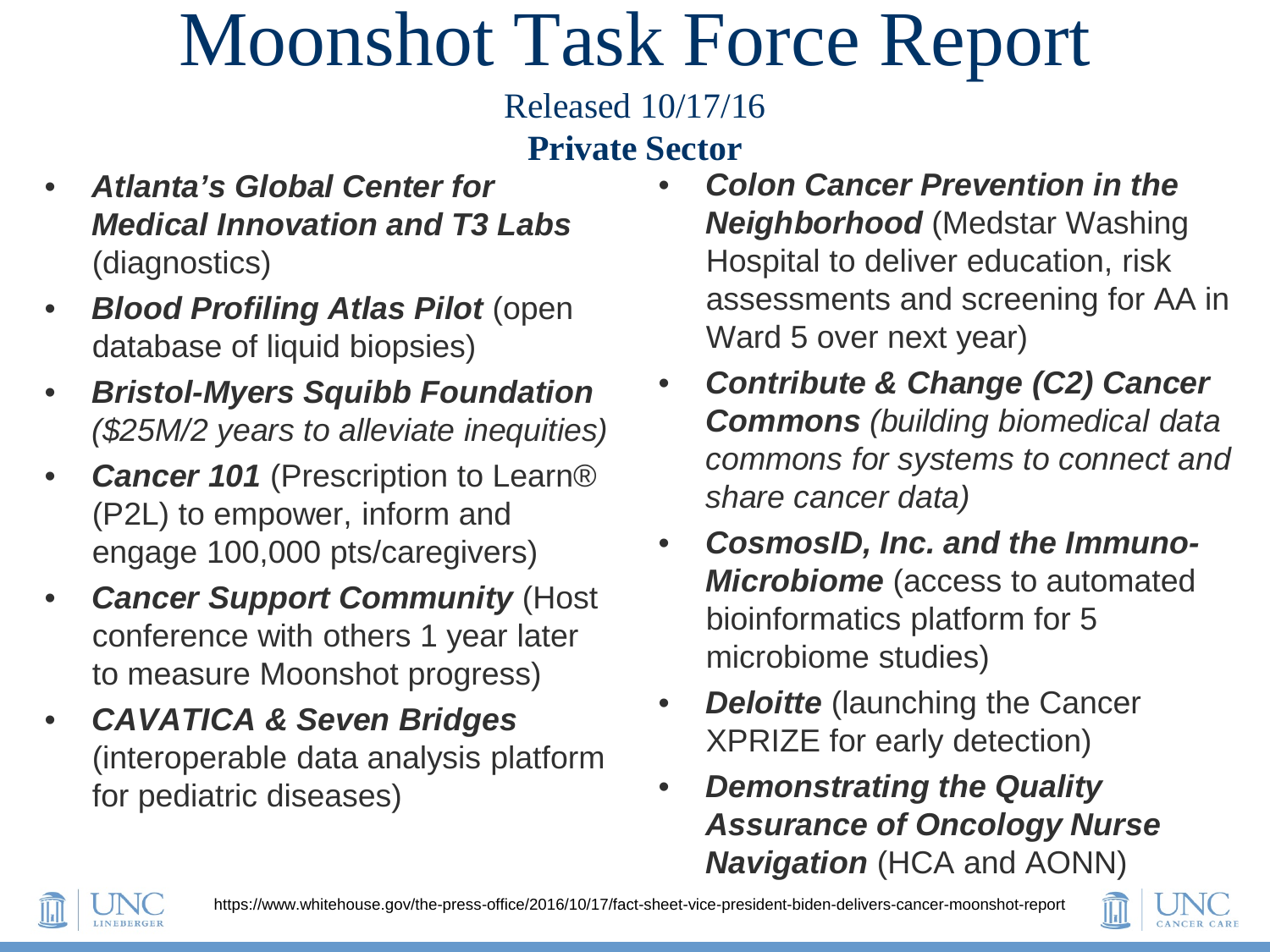#### Released 10/17/16 **Private Sector**

- **Family Reach** (launch financial treatment project including planning, navigation, education)
- *Genentech* (35 translations of PRO-CTCAE by 2017)
- *Lazarex and Oncology Research Information Exchange Network (ORIEN)(*Improving Patient Access to Cancer Clinical Trials for minority & underserved*)*
- *Loglio Project* (imaging for low grade gliomas)
- **Lyft** (treatment transport in 200+ cities by 2020)
- *Making Patient Quality of Life an Active Research Priority* (THRIVE Network to reduce treatment effects)
- *Memorial Sloan Kettering Cancer Center* (launched the Integrated Mutation Profiling of Actionable Cancer Targets to Eliminate Disparities program)
- *Mercy Hospital Oklahoma City (doubling number of free mammograms to un-/underinsured)*
- *METAvivor (*commits to funding \$1 million in metastasis research grants in 2017 and doubling that amount in 2018*)*
- *National Minority Quality Forum (NMQF)* (releasing 1 cancer/month heat maps that identifies racial and ethnic disparities in cancer prevalence + national summit in 2017)



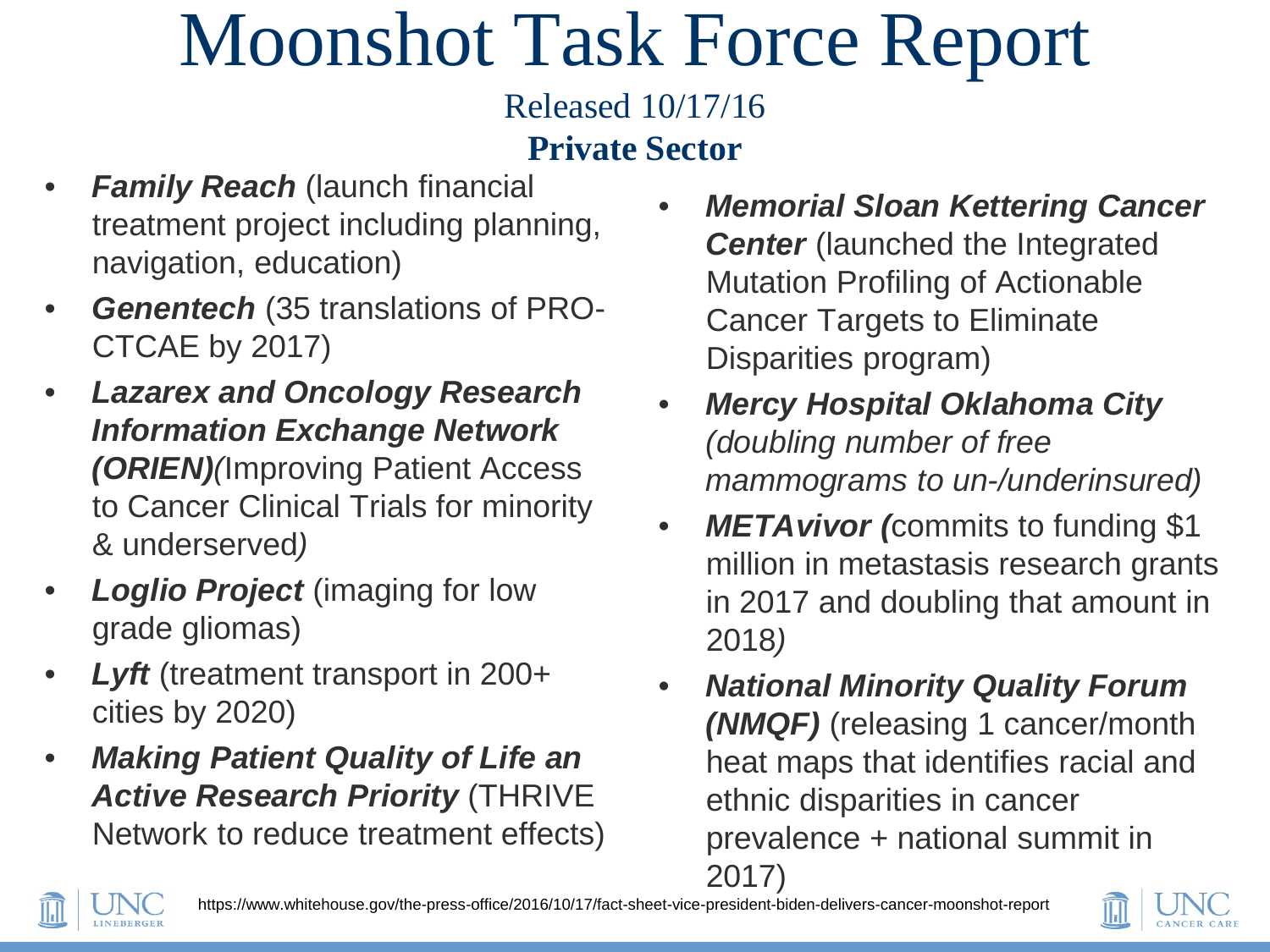Released 10/17/16 **Private Sector**

- *NCI Cloud Collaborations with Amazon Web Services and Microsoft* (build a sustainable model for maintaining cancer genomic data in the cloud for use by cancer researchers through NCI's Genomic Data Commons (GDC) and Cancer Genomics Cloud (CGC) Pilots)
- **SHARE for Cures** (Launched System for Health And Research data Exchange platform)
- *Stanford Medicine/VA (Hadron Center particle beam proton and other ions)*
- *The Scarlett Fund for Memorial Sloan Kettering Cancer Center*  (\$3M/5 years to advance pediatric precision oncology)
- *The American Psychological Association, Noetic, and The Ohio State University* (create a mental wellbeing and health intervention program to assist health care providers, patients, and family members to manage the trauma associated with a cancer diagnosis and to mitigate the potential for post-traumatic stress)
- *The Leukemia & Lymphoma*  **Society (LLS)***(clinical trial will use* advanced genomic analysis to identify genetic mutations and test several investigational, targeted drugs to develop a precision medicine approach to treat AML patients*)*
- **Uber** (\$5M in engineering resources to develop solutions that enable healthcare-related and nonemergency medical transportation in >500 cities by 2018)